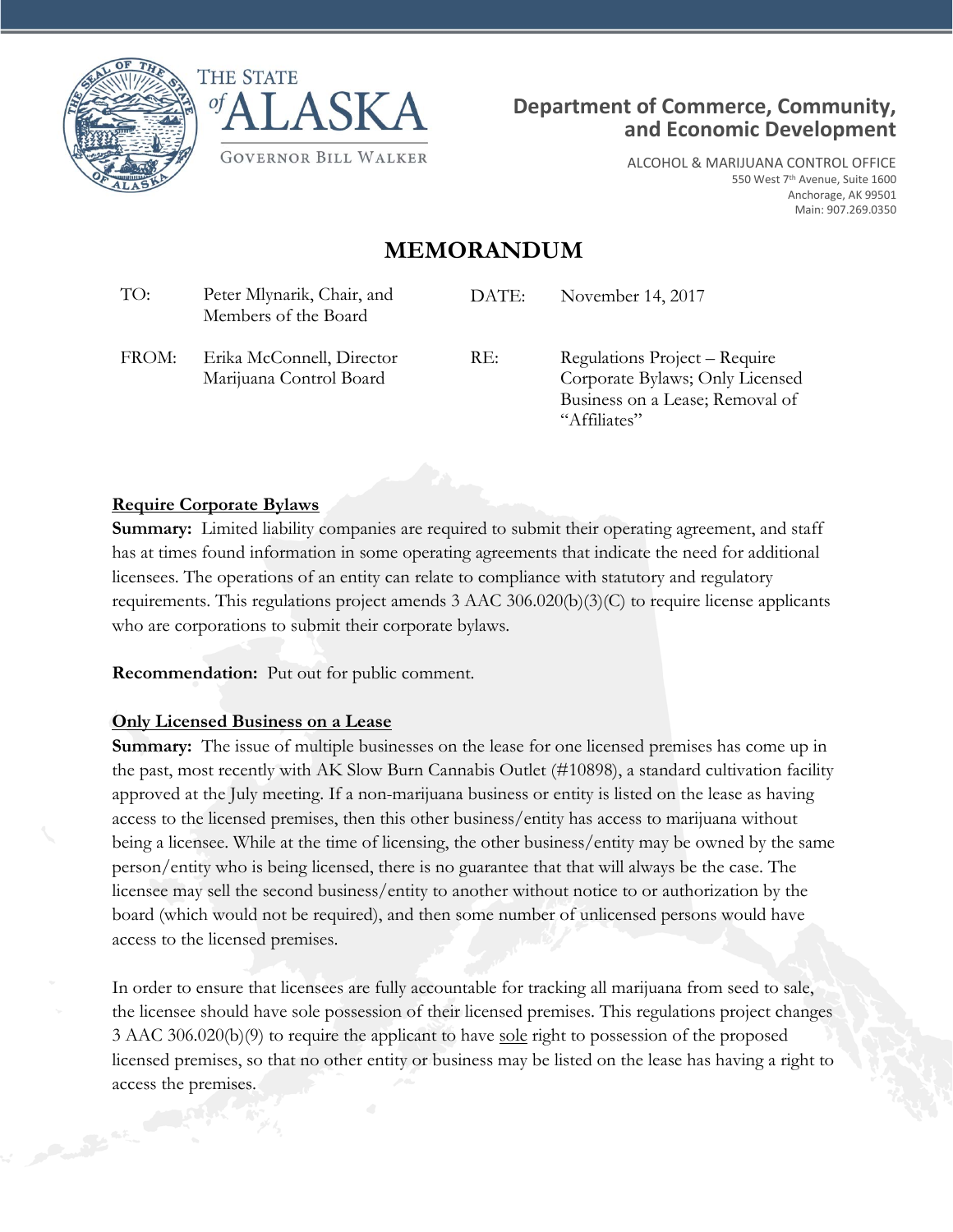**Recommendation:** Put out for public comment.

## **Removal of "Affiliates"**

**Summary:** The regulations define "affiliate" as "a person that directly or indirectly through one or more intermediaries controls, or is controlled by, or is under common control with, a partnership, limited liability company, or corporation subject to this chapter." License applications are required to include information about "each proposed licensee and each affiliate of each proposed licensee" which indicates that the regulations consider affiliates to be different from licensees. However the regulations also state that "licensee" means each individual named in an application that complies with this section, and includes a sole proprietor, all partners holding interest in a partnership, each member holding ownership interest in an LLC, and each owner of a corporation's stock.

Staff struggles to understand the purpose of an "affiliate." If an affiliate controls a partnership, LLC, or corporation subject to this chapter, shouldn't they actually be a licensee? This regulations project removes the concept of affiliate, which is located only in two places in the regulations (3 AAC 306.020(b)(2) and 3 AAC 306.990(a)(1)) and would not seem to have any practical effect on the licensing process other than eliminating confusion.

The proposal also adds the following to the definition of "licensee":

- General partners in a partnership, whether or not they hold any interest in the partnership.
- Managers and officers of limited liability companies, whether or not they hold any ownership interest
- Officers and directors of corporations, whether or not they own stock

These people will have some control and influence over the operation of a license and should be licensees. This is consistent with the alcohol program requirements.

**Recommendation:** Put out for public comment.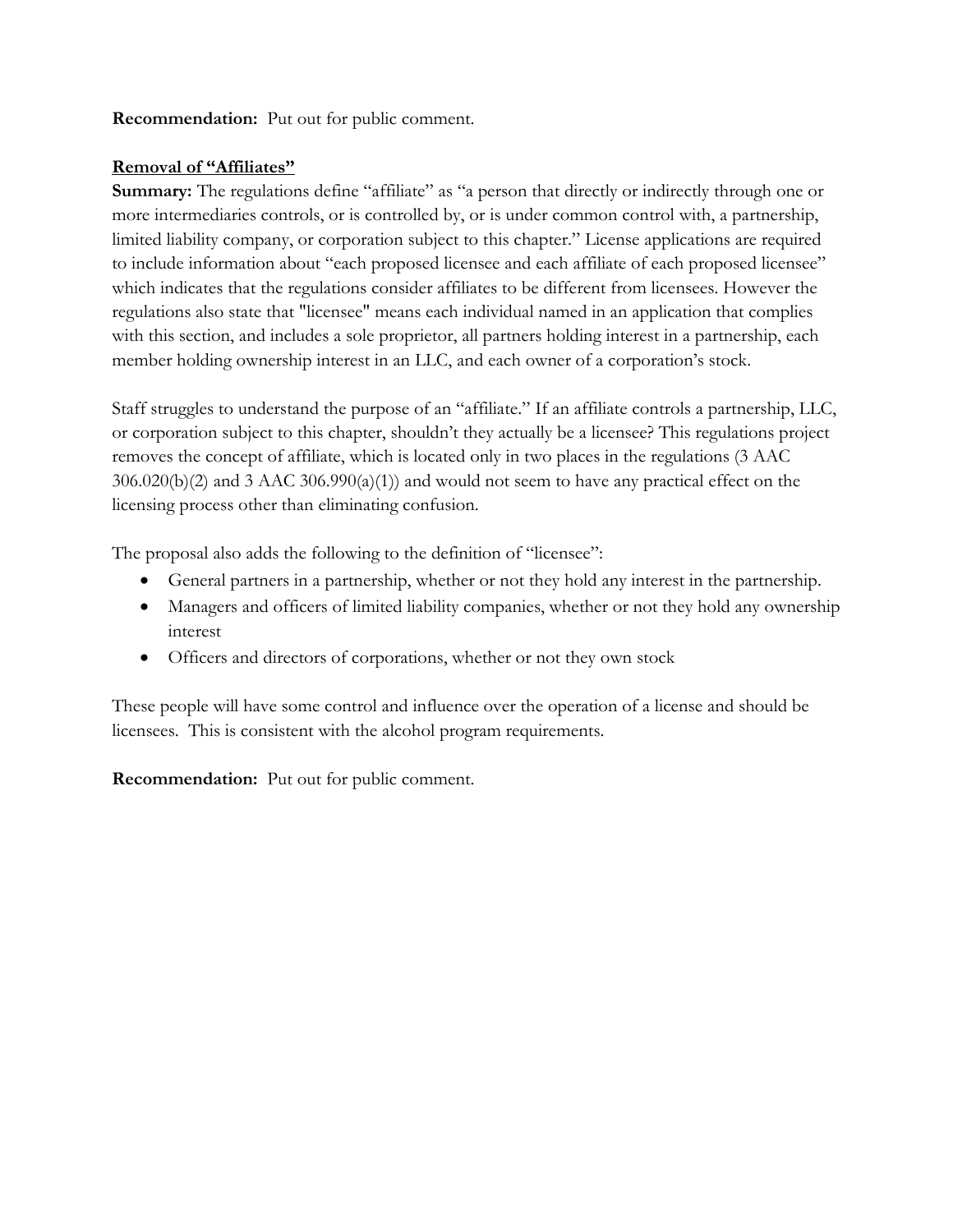(Words in **boldface and underlined** indicate language being added; words [CAPITALIZED AND BRACKETED] indicate language being deleted.)

3 AAC 306.020 [is amended to read:](http://www.akleg.gov/basis/aac.asp#3.306.020)

(a) An applicant for a new marijuana establishment license must file an application as provided in 3 AAC 306.025, on a form the board prescribes, with the information and documents described in this section, along with the application fee and the annual license fee set out in 3 AAC 306.100, and the fingerprint cards and fees required by 3 AAC 306.055(a). The application must be initiated electronically; the completed application and fees may be filed electronically, or mailed or delivered to the director at the office of the board.

(b) An application for a new marijuana establishment license must include

(1) the name of the applicant and any business name the applicant will use for the proposed marijuana establishment, along with the applicant's state business license number issued under AS 43.70;

(2) the name, mailing address, telephone number, and social security number of each proposed licensee [AND EACH AFFILIATE OF EACH PROPOSED LICENSEE]; unless the context requires otherwise, "licensee" means each individual named in an application that complies with this section; an individual to be identified as a licensee under this section includes

(A) if the applicant is an individual or a sole proprietor, the individual or sole proprietor;

(B) if the applicant is a partnership, including a limited partnership, **each general partner and** each partner holding any interest in the partnership;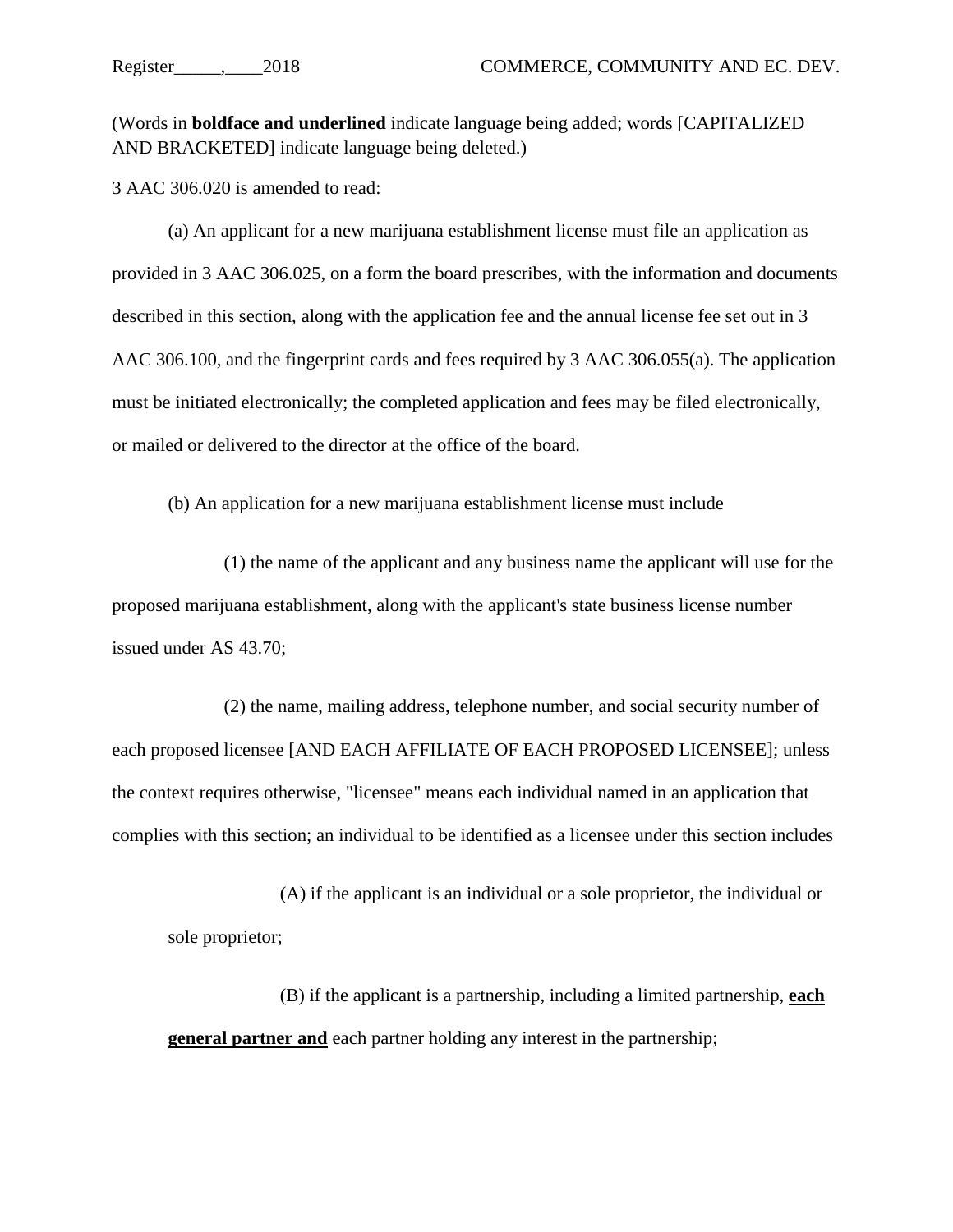(C) if the applicant is a limited liability company, each member holding any ownership interest **and each manager**;

(D) if the applicant is a corporation, each owner of any of the corporation's stock, **each officer, and each director**; and

(E) if the applicant is a local government, an authorized official of the local government;

(3) for each applicant that is not an individual, the applicable documents and information as follows:

(A) for a partnership, including a limited partnership, the partnership agreement, the name of each general or managing partner, and a list of all partners with the percentage of ownership of each partner;

(B) for a limited liability company, the limited liability company agreement, and a list of all members with the percentage of ownership of each member;

(C) for a corporation, the certificate of incorporation, **the corporate bylaws,** the name of each corporate officer **and director**, and a list of all shareholders with the percentage of ownership of each shareholder;

(D) for a local government, a resolution of the governing body approving the application and designating an official responsible for the proposed marijuana establishment;

(4) for each person listed in compliance with (2) of this subsection, a statement of financial interest on a form the board prescribes;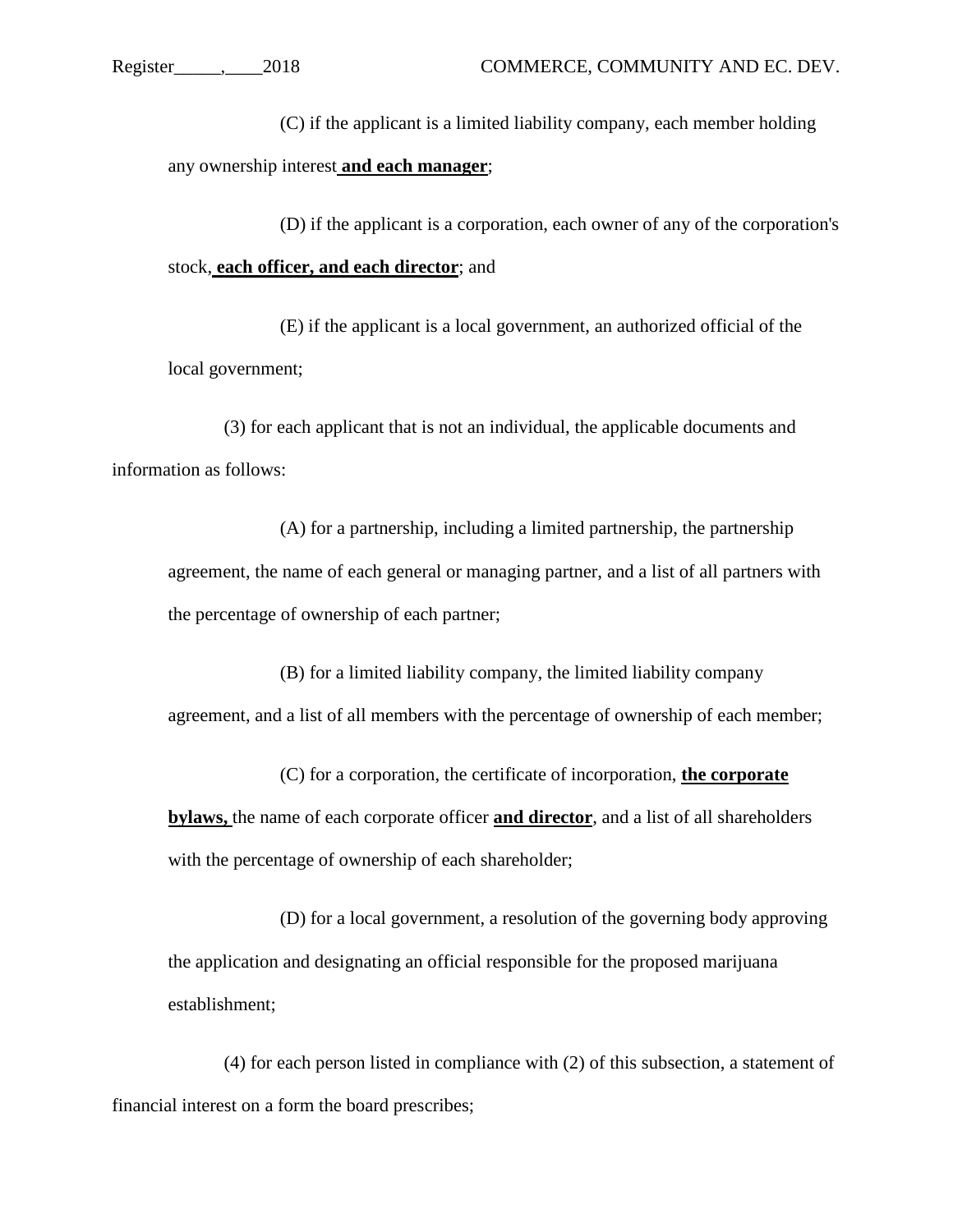(5) for each applicant that is not an individual, the name of the individual licensee or designated government official listed in the application under (2) of this subsection who is responsible for

(A) management of the marijuana establishment; and

(B) compliance with state laws;

(6) an electronic mail address at which the applicant agrees to receive any correspondence from the board before and after it receives a license; an applicant and a licensee must ensure that any electronic mail address provided to the board is current so that the board can contact the applicant or licensee at any time;

(7) the type of license the applicant is requesting;

(8) the address of the premises to include global positioning system (GPS) coordinates where the applicant intends to operate a marijuana establishment, and a detailed diagram of the proposed licensed premises; the diagram must show all entrances and boundaries of the premises, restricted access areas, and storage areas;

(9) the title, lease, or other documentation showing the applicant's **sole** right to possession of the proposed licensed premises; (Eff. 2/21/2016, Register 217; am \_\_/\_\_/\_\_\_\_, Register\_\_\_\_)

3 AAC 306.990(a)(1) is repealed. (Eff. 2/24/2015, Register 213; am 2/21/2016, Register 217;am  $\frac{1}{2}$  , Register  $\frac{1}{2}$